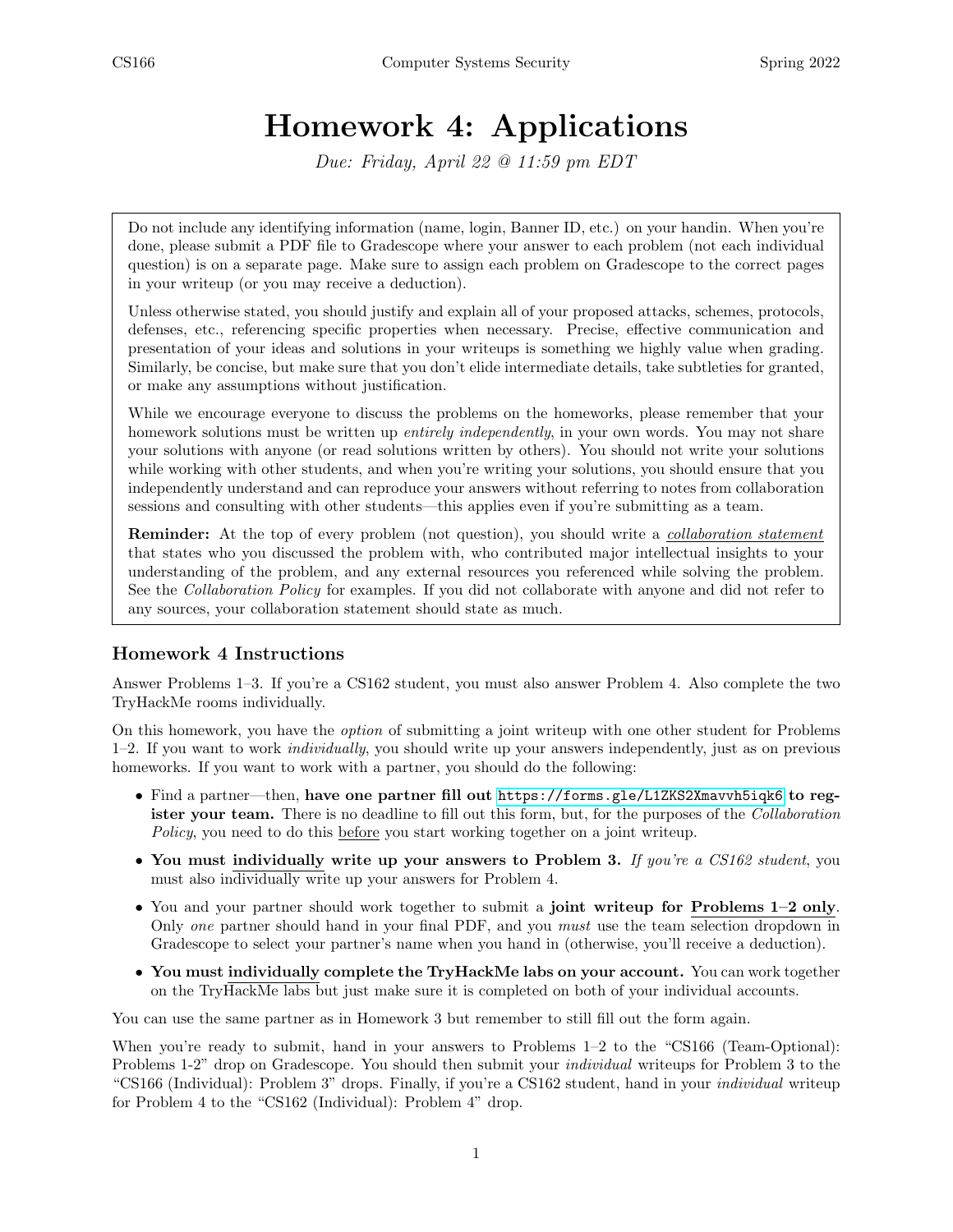# TryHackMe Lab: Nmap

Go to <https://tryhackme.com/jr/cs1660nmapqt> and complete the Nmap room we created.

We recommend doing this lab first as it is helpful for completing Steel Mountain.

# TryHackMe Lab: Steel Mountain

Go to <https://tryhackme.com/jr/steelmountaine0hdhf> and complete the Steel Mountain room we created.

If you get stuck on this one at all, feel free to post on Edstem to get help!

As a reminder, these TryHackMe rooms are graded based on completion, not correctness. As long as you have answered all of the questions, you will get full credit. The assignments should not take more than 45 minutes each so if you are stuck or are dealing with technical issues, make sure to post a question on Edstem.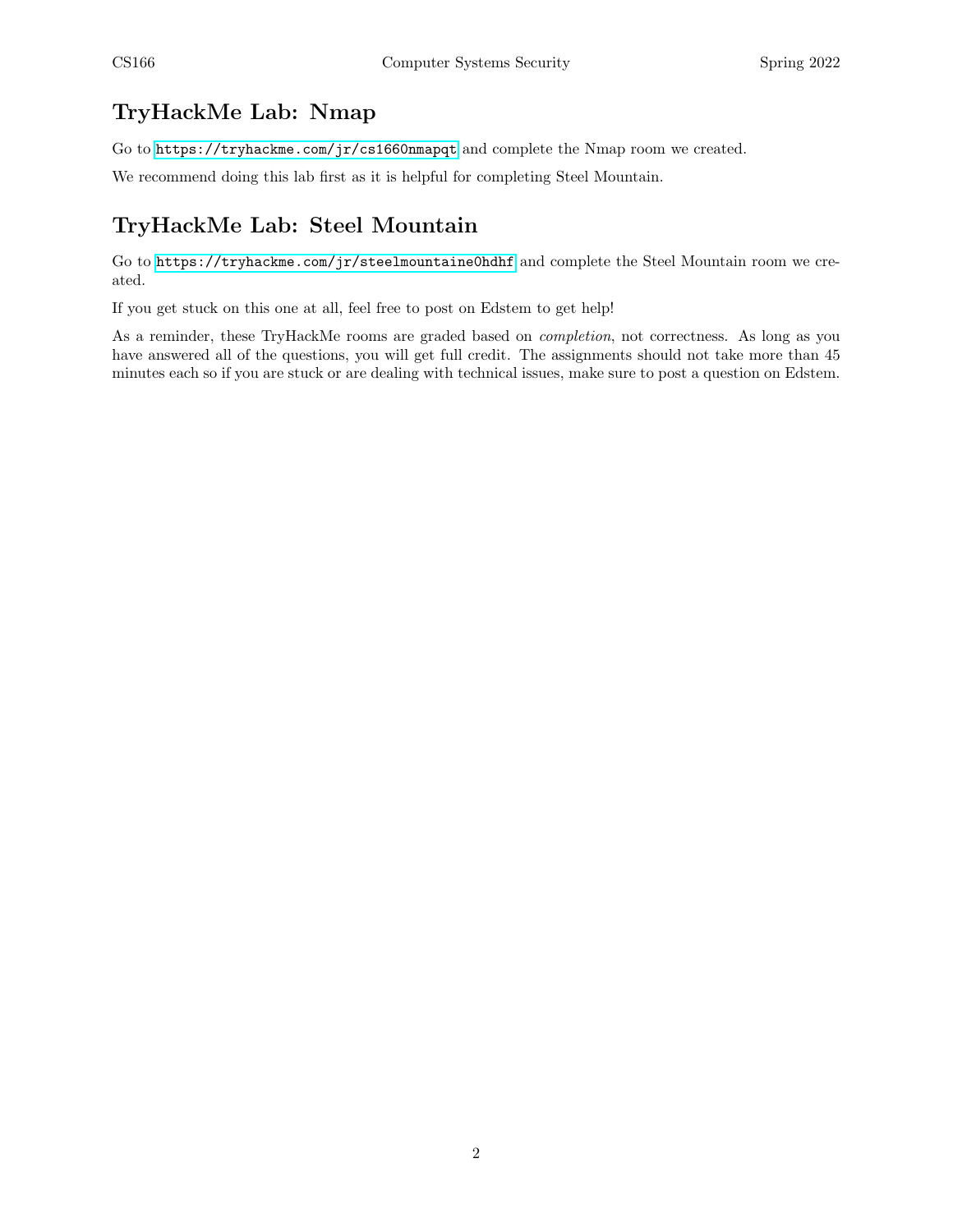### Problem 1: Handshakes for Data Transfer

Suppose that a client with port  $P_C$  connects to a server with port  $P_S$ , and then performs the following TCP handshake and initial data transfer:

- (1) Client sends Syn with sequence number  $SEQ = A$  (where A is random).
- (2) Server sends SYN-ACK with  $SEQ = B$  (where B is random) and  $ACK = A + 1$ .
- (3) Client sends Ack with  $SEQ = A + 1$  and  $ACK = B + 1$ .
- (4) Client sends DATA of length  $L_1$  with  $\texttt{SEQ} = A + 1$  and  $\texttt{ACK} = B + 1$ .
- <span id="page-2-0"></span>(5) Server sends DATA of length  $L_2$  with  $\texttt{SEQ} = B + 1$  and  $\texttt{ACK} = A + 1 + L_1$ .
- <span id="page-2-1"></span>(6) Client sends DATA of length  $L_3$  with  $\texttt{SEQ} = A + 1 + L_1$  and  $\texttt{ACK} = B + 1 + L_2$ .

Steps [\(5\)](#page-2-0) and [\(6\)](#page-2-1) repeat until both sides are done sending data, at which point the connection is cleanly terminated using a Fin / Ack handshake.

Note: SEQ and ACK are 32 bits each.

**Question a)** Assume that the next transmission in this connection will be DATA of length  $L_4$  from the server to the client. Fill in the table below with the headers of this TCP packet:

| SEQ | ACK | Source Port | 'Jestination Port |
|-----|-----|-------------|-------------------|
|     |     |             |                   |

Question b) Consider each of the following adversaries who each have knowledge of the client and server's IP address. For each adversary model, answer the following prompt:

> Show how the adversary can hijack the communication between the client and the server. By "hijack", we mean that the adversary should obtain unilateral control over the TCP connection in both directions, and thus be able to send any arbitrary data in the TCP connection. Then, calculate the probability that the adversary's attack works. You should propose an attack that gives the adversary the maximum possible probability of success.

- (i) Raj, a network attacker who can observe traffic between the client and the server and can inject packets into the network, but cannot modify existing network traffic.
- (ii) Kaki, a network attacker who cannot observe or modify traffic between the client and the server, but can inject packets into the network.
- **Question c)** (Part  $(c)$  is unrelated to the previous parts.)

Recall TLS, a protocol providing confidentiality of messages between web servers and clients. Explain why basic key exchange (RSA key exchange) in TLS fails to provide forward secrecy.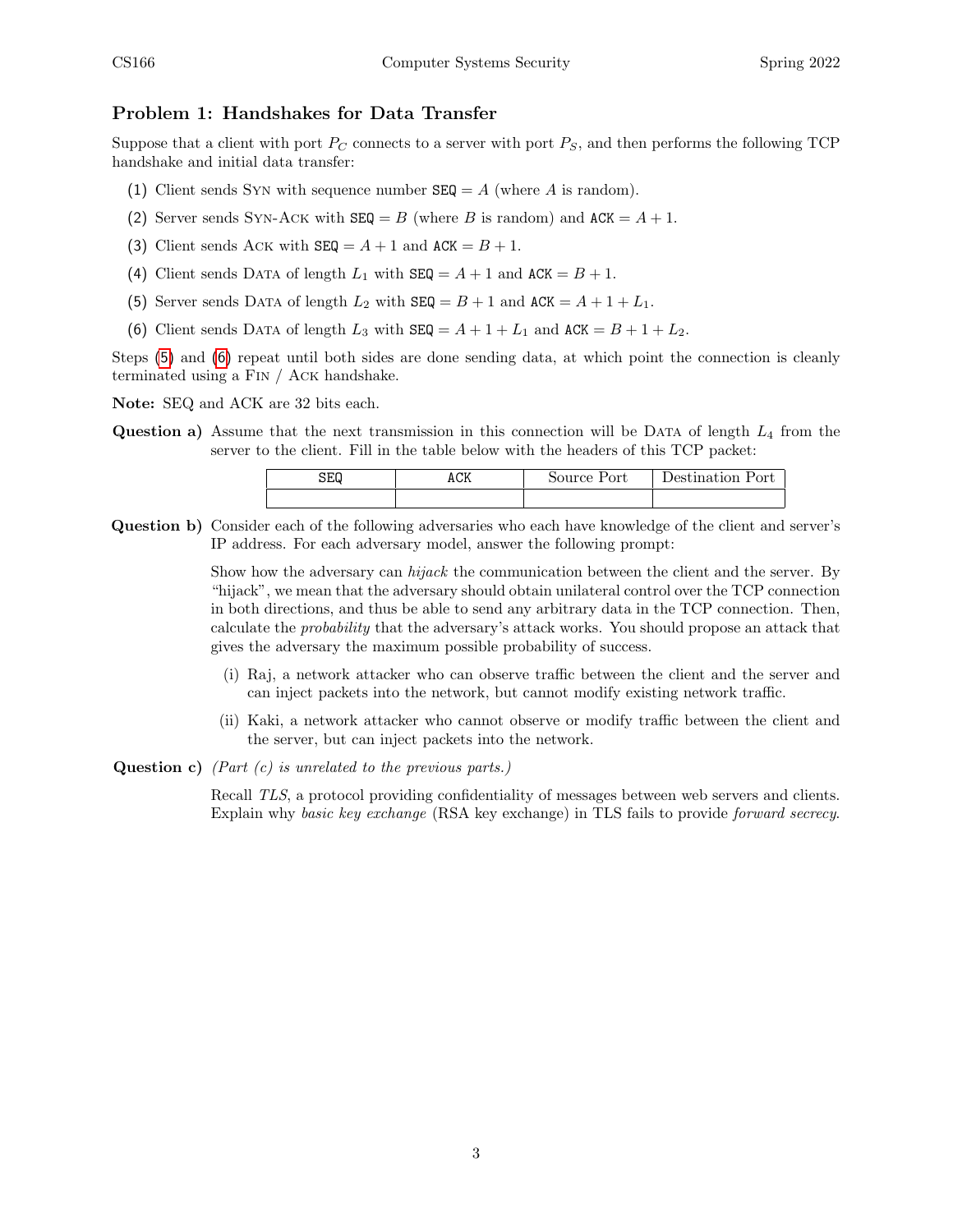### Problem 2: Onion-Flavored Handins

Recall Tor, a system for anonymous web browsing. Some of the CS166 TAs have established their own Tor network (depicted in Figure [1\)](#page-3-0) to allow students to submit their handins "super-anonymously" on Gradescope. Students submitting a super-anonymous handin do not need to log in and no identifying information is associated with the application-level data sent to the Gradescope server. (This means TAs don't know who handed in a given super-anonymous handin.)



<span id="page-3-0"></span>Figure 1: Tor network set up by the CS166 TAs comprising 10 nodes depicted by circles with IDs 1 through 10. Depicted with squares are the client machine of a student, with ID 0, and the Gradescope server, with ID 11. The Tor node with ID  $i$   $(i = 1, \dots, 10)$  has public key  $PK_i$ , which is known to all other Tor nodes and the client. For simplicity, we assume messages sent to Tor nodes are encrypted with public-key encryption while in reality, a combination of public-key and symmetric encryption is used.

- Question a) The arrows in Figure [1](#page-3-0) depict a Tor circuit between you and the Gradescope server. Assume that the format of each network packet is [next-hop-id, data]; for example, to send message "Hello" to node 1, one would transmit network packet [1, "Hello"]. Also, assume that the encryption of a message M with public key  $PK_i$  is denoted as  $E(PK_i, M)$ . To send a message M to the Gradescope server, what is the packet your Tor browser sends out in this circuit?
- Question b) Bernardo uses HTTP (not HTTPS) when using the CS166 Tor network. Bernardo says TLS is not necessary to preserve *confidentiality* (that is, no one can read M other than Bernardo and the Gradescope server) because the onion packets are already encrypted. Given this setup, is the confidentiality of M maintained in the presence of an adversary who eavesdrops the communication between any two machines on the network? Explain.
- Question c) Sierra *actively* controls the last link between node 10 and the Gradescope website and a router in the CIT through which many students simultaneously connect to the Gradescope site via Tor and HTTPS (see Figure [2\)](#page-3-1). Is it possible for Sierra to determine which student submitted which super-anonymous handin? Explain. (*Hint:* Recall that the Tor circuit used by each student is randomly chosen, and thus the "wire distance" that messages travel along the Tor network is different for each student.)



<span id="page-3-1"></span>Figure 2: Multiple students using the CS166 Tor network through the CIT router.

Question d) Consider a modified version of the scenario from part (c) where you are the only user of Tor and Sierra is now a passive attacker (specifically, she cannot modify or add traffic sent from the Gradescope server). Does using the Tor network ensure that Sierra cannot identify your computer as the one who hands in a given super-anonymous handin? Explain.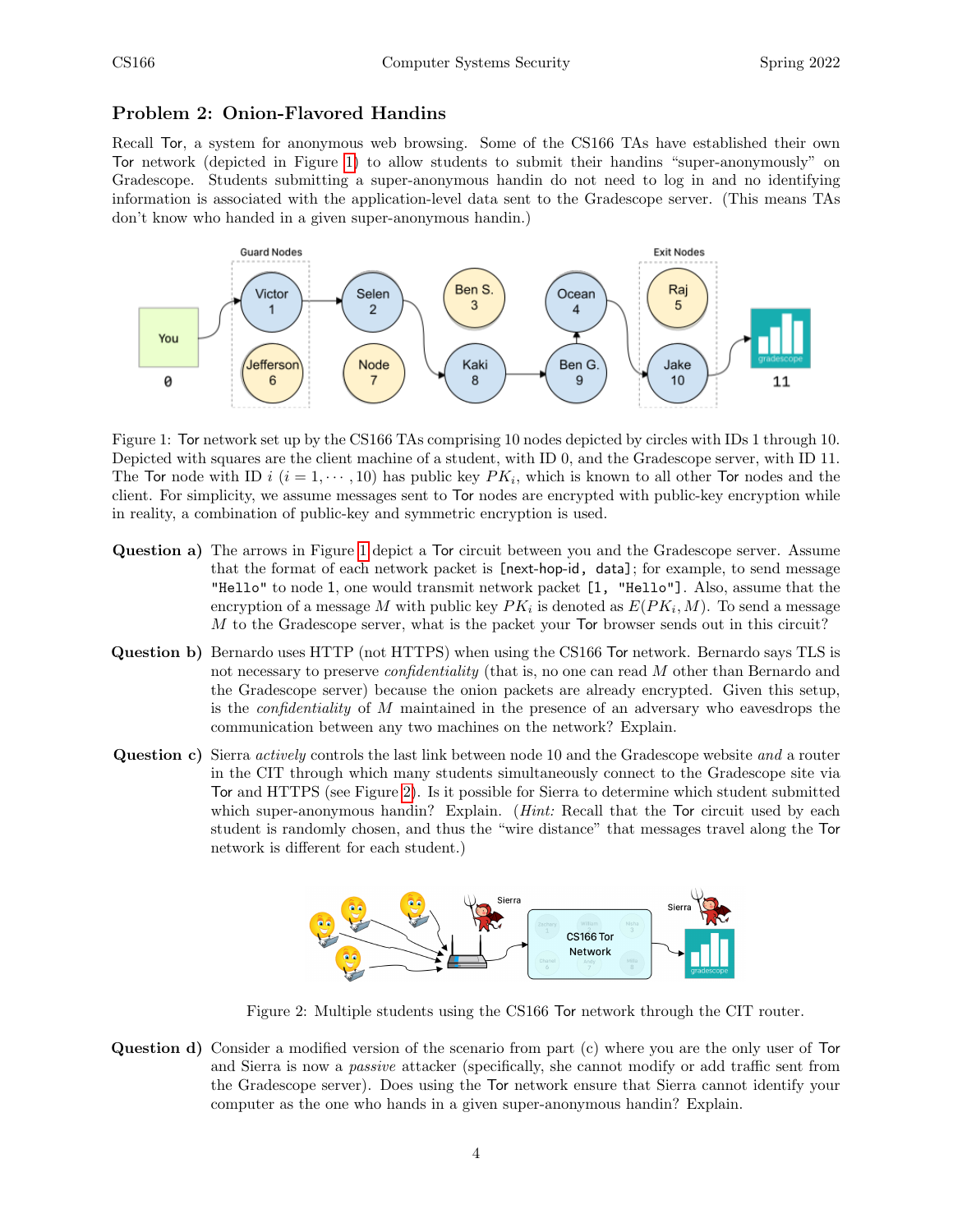#### Problem 3: Cybercrime & State-Sponsored Cyberattacks

As a reminder, each student must independently writeup their answers for Problem 3, even if you're working with a partner to submit a joint writeup for Problems 1–2.

During lecture, we have been discussing cybercrime and and cyberattacks. Please read and refer to the following article in response to the following questions:

• [https://cs.brown.edu/courses/csci1660/files/docs/cyber\\_attacks.pdf](https://cs.brown.edu/courses/csci1660/files/docs/cyber_attacks.pdf)

- Question a) What steps, if any, should the US take to deter state actors from attacking critical infrastructure such as electrical grids, transportation systems, and water supplies? What level of confidence in attribution would you require to consider this retaliation appropriate?
- Question b) According to the author, why is international law unlikely to be successful at limiting statesponsored cyberattacks? Do you agree?
- Question c) The article discusses the role that non-state actors, particularly large technology companies, have played in shaping norms in cyberspace given the lack of progress states have made in creating and enforcing norms. Should non-state actors take such an active role in shaping norms? Why or why not?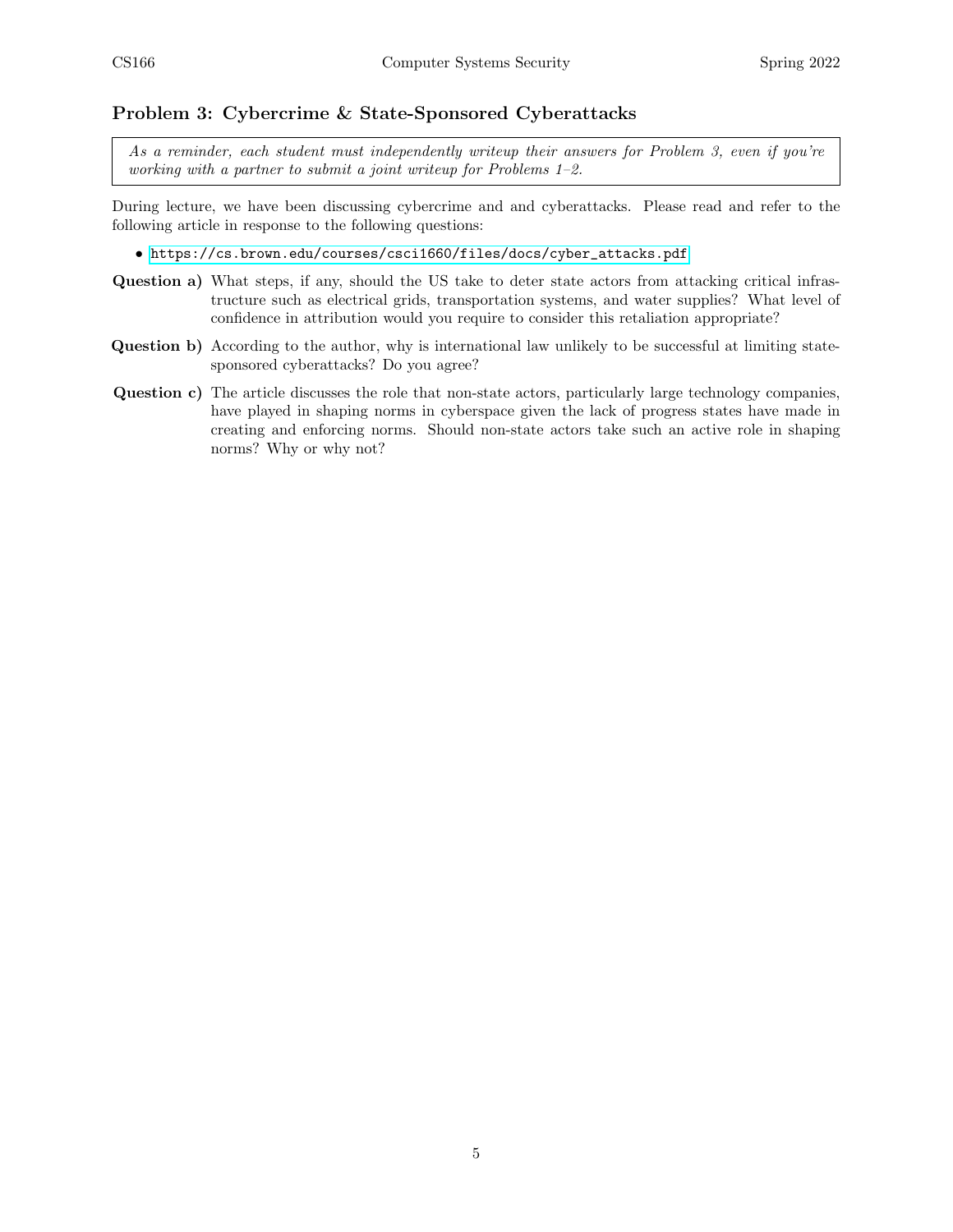#### Problem 4: Query IDs and DNSSEC

Only CS162 students are required to complete this problem. As a reminder, each CS162 student must independently writeup their answers for Problem  $\lambda$ , even if you're working with a partner to submit a joint writeup for Problems 1–2.

Recall that when one queries records from a DNS server, their query is associated with a *query ID*.

Question a) Explain why having DNS query IDs is more secure than no query IDs (maximum 25 words).

- Question b) Explain why having *randomized* DNS query IDs is more secure than having *sequential* query IDs (maximum 25 words).
- Question c) At the end of the Networks III lecture, we briefly discussed DNSSEC, a form of DNS that adds a layer of trust on top of DNS by providing authentication via digital signature chains. At a high-level, DNSSEC provides message integrity by providing digital signatures on all DNS records between nameservers—specifically, it provides signatures on the *message body* (containing the contents of the actual DNS records it is sending back to the querying server), but it does not provide signatures on the headers of the DNS record (such as the query ID, etc.). A nameserver recieving a DNS response can use the answering nameserver's public key to verify that the response was actually sent by that name server (and not another server).

What attack does DNSSEC prevent against that exists in the regular DNS protocol?

<span id="page-5-1"></span>Question d) If we ask DNS for the IP address of a domain that does not exist, the DNS protocol simply returns an empty message body marked with the NXDOMAIN header, which signifies a negative result (that the domain did not have any associated records).<sup>[1](#page-5-0)</sup> However, the empty message body presents a problem for DNSSEC, since then DNSSEC has nothing to sign!

> One fix for the "nothing to sign" issue is to instead return a signature on the NXDOMAIN header. Then, the recieving nameserver could then use the responding server's public key to verify that "NXDOMAIN" was actually sent by the nameserver.

However, this is a bad idea in terms of security. Why?

<span id="page-5-2"></span>Question e) DNSSEC resolves the "empty message body" issue described in part [\(d\)](#page-5-1) by adding the NSEC RR record type, which is used to represent negative results.

> The way the protocol works is as follows: on the case of a negative result, the nameserver returns a signed pair of domains that are alphabetically before and after the requested name. For example, suppose the following domains exist on records in the nameserver for **brown.edu**, in alphabetical order:

> > {..., covid.brown.edu, cs.brown.edu, dam.brown.edu, ...}

Suppose one makes a DNSSEC query for crowd.brown.edu (which is alphabetically between covid.brown.edu and cs.brown.edu). In response, the name server would return two records:

- (1) An NSEC RR record that, in informal terms, states "the name in alphabetical order that comes after covid.brown.edu is cs.brown.edu"
- (2) A RRSIG record that is a signature over the entire message in the NSEC RR record

Does this fully fix the issue identified in part [\(d\)](#page-5-1)? Explain.

Question f) The protocol described in part [\(e\)](#page-5-2) seemed unnecessarily complicated to Victor, who proposed the following modification to DNSSEC: simply return a signature of the requested domain on a negative result. That is, return a record that, in informal terms, states "the domain [insert-requested-domain] does not exist", as well as a signature on that record.

<span id="page-5-0"></span><sup>&</sup>lt;sup>1</sup>You can see this for yourself by using the host(1) command on an invalid domain, which will print out the message "Host <domain> not found: 3(NXDOMAIN)".